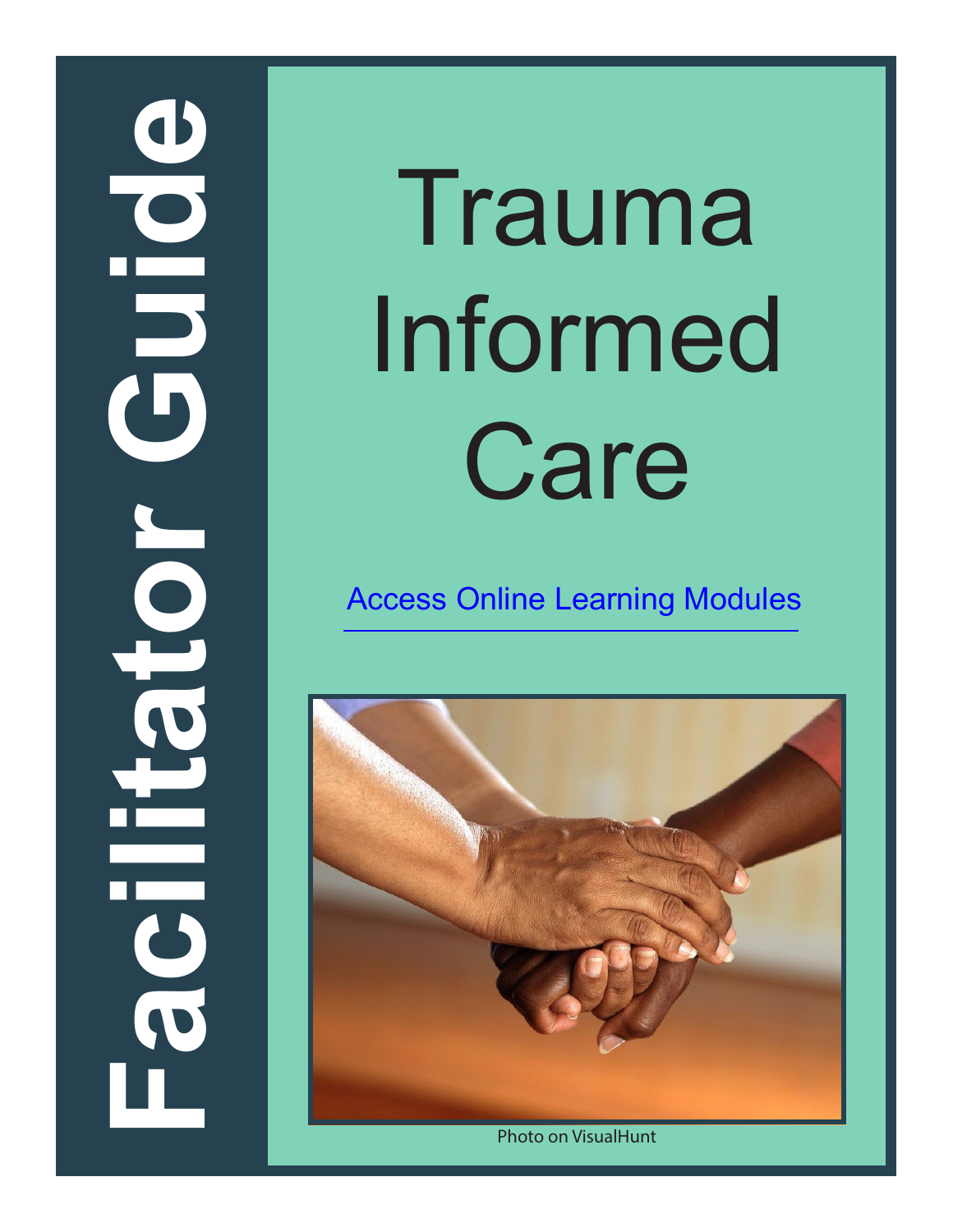#### **Note to facilitator:**

The online training module "Trauma-Informed Care" provides an excellent opportunity for home visitors who appreciate the flexibility of distance learning.

The pairing of the online training with a facilitated discussion (a proven more traditional method of education, whose efficacy is widely recognized) is innovative and provides for added value. The discussion allows for the sharing of personal experiences that help to illuminate the information in the module. It also provides opportunities to use the basic skills that are so essential for communication – "serve and return", listening, facial expressions, vocal intonation, eye contact - things that are absent from today's communication using technology. (In these days of emails, text messages, "selfies", and social media, it's nice to meet face-to-face once in a while!) Also, laughter, stories, music, and role-plays as part of the discussion, injects an emotional component to the learning opportunity. These types of elements are incorporated into this Facilitator Guide.

Home visitors spend time with families that have an array of gifts, skills, cultures and many times challenges. The opportunity to share experiences, strategies, solutions, and successes with other family workers is much more powerful than completing the online education alone.

<sub>™™™™™™™™™™™™™™™™™™™™™™™™™™™™™™™®</sub>

This Guide provides some ideas for a trainer or supervisor wishing to facilitate a follow-up discussion with a group of home visitors who have completed the module. It assumes that the facilitator has also completed the module and is familiar with its contents and resources. You don't necessarily have to be a content expert to lead the activities and discussions. Feel free to adjust and add your own creative ideas.

We hope you enjoy the process!

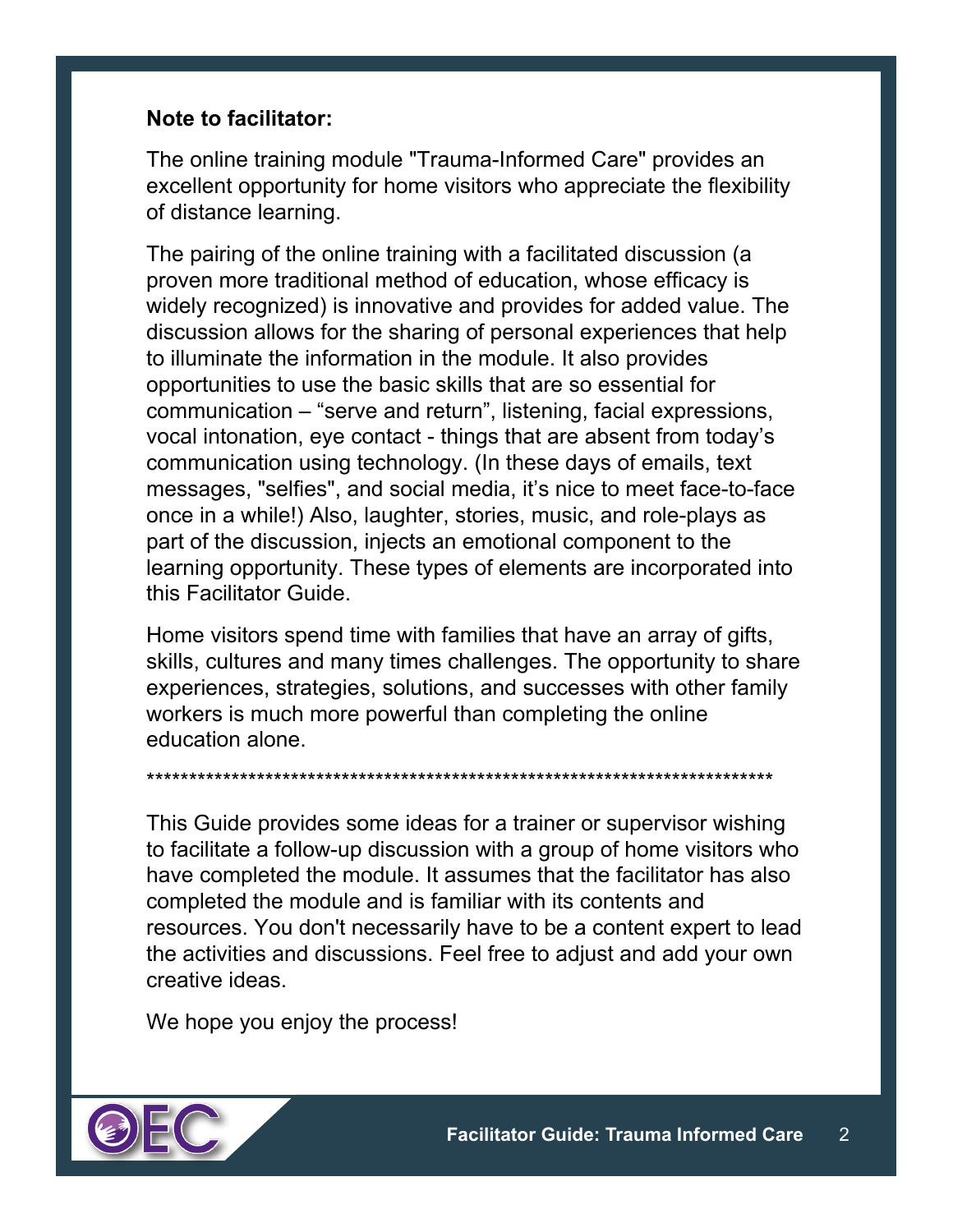# **Before proceeding, plan for the following:**

People often find learning about this content to be somewhat stressful. Acknowledge that everyone has their own histories and life experiences that influence how they take in, handle, and process certain topics. Let participants know that they may signal you if any of the conversations feel upsetting. Allow anyone who needs to take a walk do so as needed. Schedule additional breaks and utilize some of the stress reduction strategies available from the module.

If you are not a clinician, you may want to have one present during and/or after the session so if any of the home visitors need someone to talk to, support will be available.

#### **\*\*\*\*\*\*\*\*\*\*\*\*\*\*\*\*\*\*\*\*\*\*\*\*\*\*\*\*\*\*\*\*\*\*\*\*\*\*\*\*\*\*\*\*\*\*\*\*\*\*\*\*\*\*\*\*\*\*\*\*\*\*\*\*\*\*\*\*\*\*\*\*\***

#### **Introduction/Icebreaker**

"Trauma" - The elephant in the room

Show this cartoon:



Prompt participants to reflect:

*Why this is such a difficult topic to talk about?* 

Image used with permission from www.breakthroughvisuals.com

Invite them to find a partner and share their ideas. Then discuss as a group.

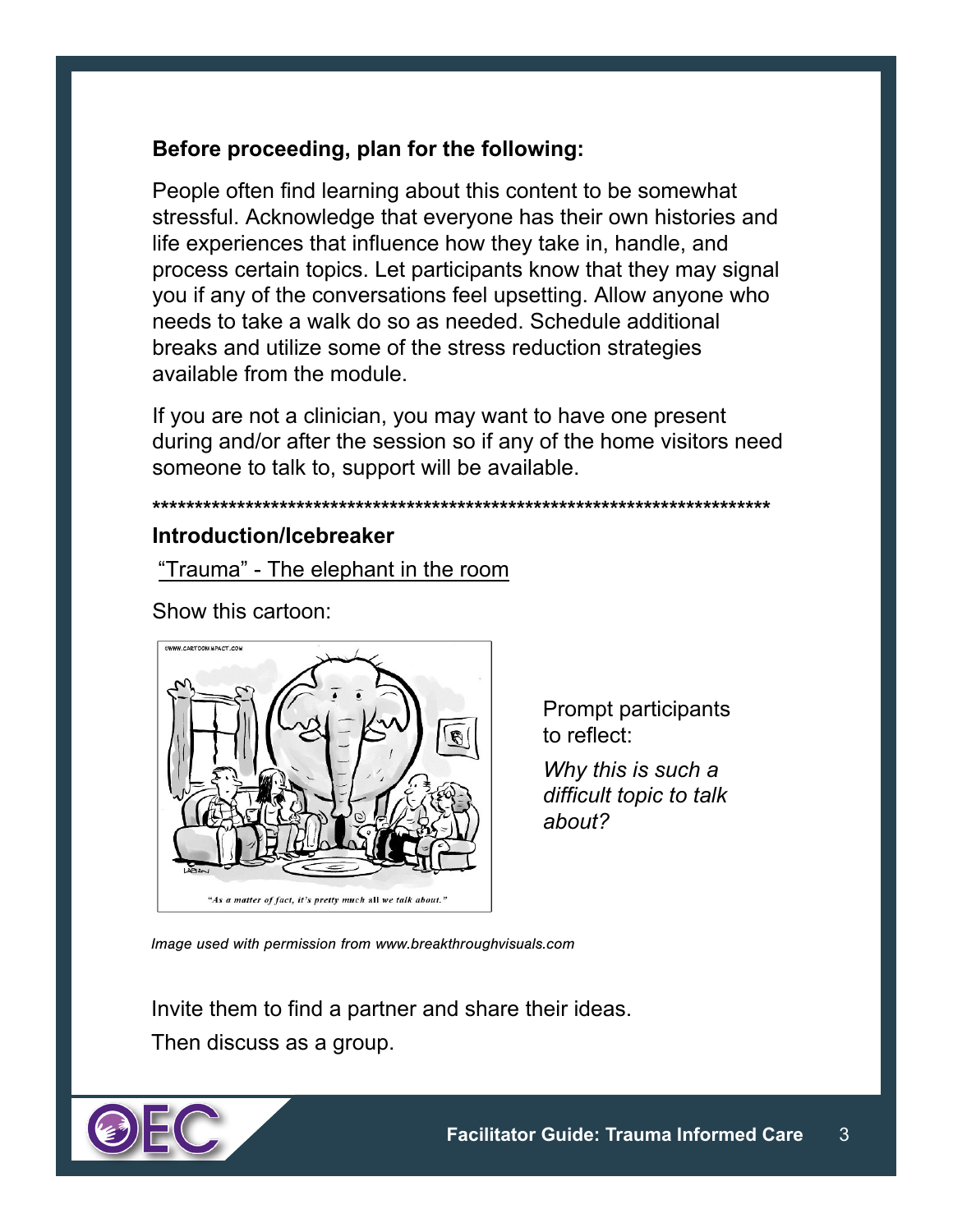Post this quote:

"It's important that we shine a light on trauma and make it okay to talk about. Because if we don't, then the hundreds of thousands of families who have experienced it will be suffering alone and in silence."

~Jason Lang, PhD, Child Health and Development Institute

# **Relaxation Breaks**

Find a volunteer from the group to be the "Relaxation Coach" for the session. Provide that person with a printout of the Relaxation Techniques from the module. Build in mini breaks throughout the session during which that person will lead the group in breathing, relaxation, grounding and/or mindfulness activities.

#### **Review Learning Objectives**

After having completed this module, home visitors should be able to:

- Define trauma and understand the concepts associated with trauma-informed care.
- Understand how to view family behaviors through a trauma lens.
- Describe the possible impacts of a parent's trauma history on their current parenting practices.
- Understand the potential effects that traumatic events may have on young children, both short and long-term.
- Identify the behaviors that may be evidence of a child's response to a traumatic event or chronic stress.
- Have a repertoire of strategies to support families in discussing and buffering the effects of trauma.
- Recognize when to make a referral for additional support.
- Understand the importance of self-care when working with families facing trauma.

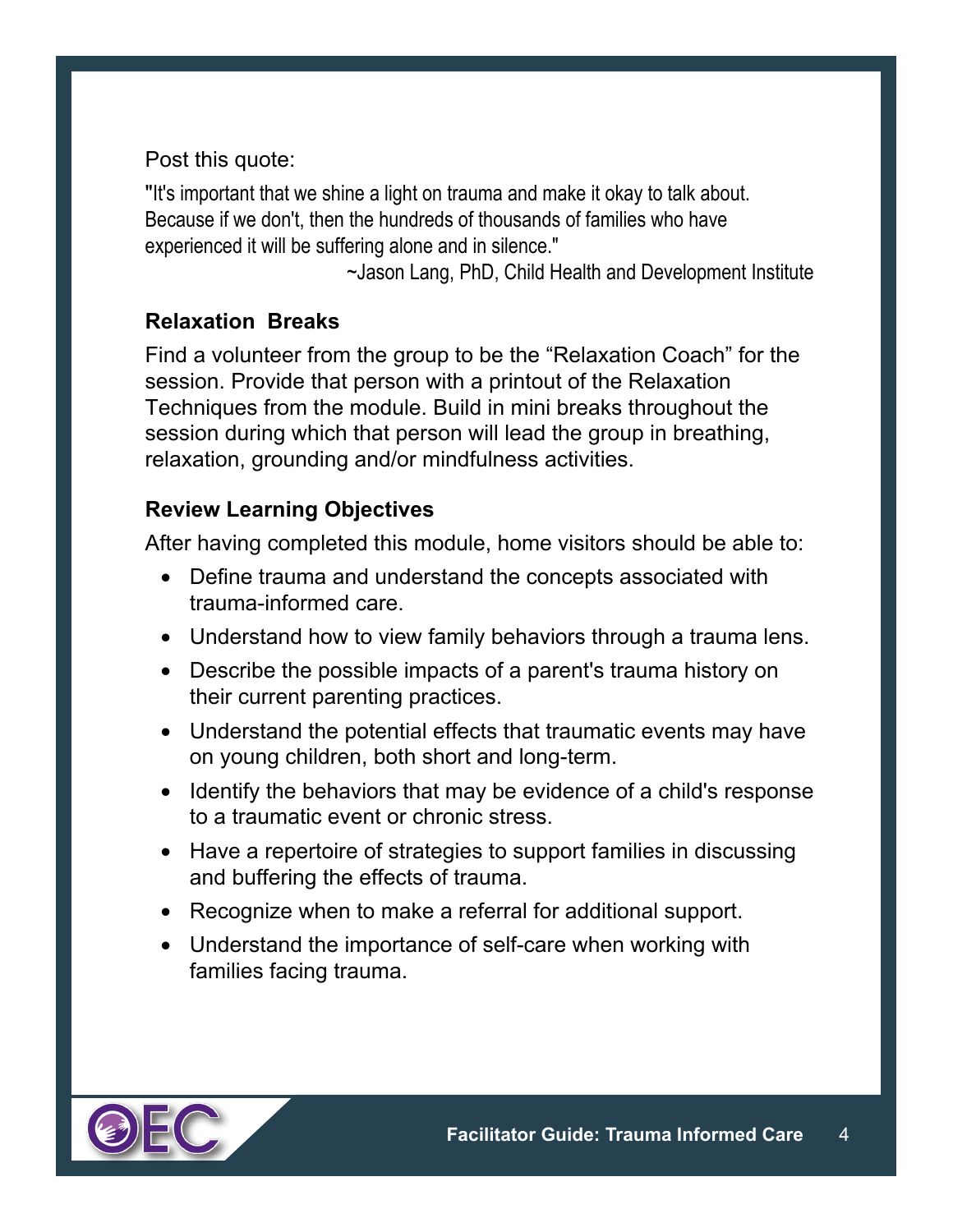# **Review Vocabulary**

In order to review some of the key terms related to this topic, read each definition and have participants call out the answers. Discuss each concept briefly in the context of the home visitor role.

Include the following terms:

**Adverse Childhood Experiences (ACEs):** Stressful or traumatic events, including abuse and neglect that occur early in life. They are strongly related to the development and prevalence of a wide range of health problems throughout a person's lifespan.

**Trauma:** This results from an event, series of events, or set of circumstances that is experienced by an individual as physically and emotionally harmful or threatening and that has lasting adverse effects on the individual's physical, social, emotional, or spiritual wellbeing. These experiences are overwhelming, change our thoughts, and reduce our sense of control/safety. (SAMHSA)

**Chronic Trauma:** Multiple or continuing traumatic events that have accumulative impact on a person's functioning, interpersonal relationships and sense of personal safety.

**Dysregulation:** A failure to properly regulate emotions and/or behaviors.

**Trauma Reminders:** Humans interpret the environment through sensory cues which may become associated with traumatic events. Without being aware of it, these cues may activate automatic survival mode at a later time.

**Trauma Reactions:** The sudden or extreme behaviors that are a result of experiencing a trauma reminder. The behaviors often don't make sense except in the context of trauma experiences.

**Trauma Lens:** A perspective of interpreting behavior and situations by understanding the impact of trauma.

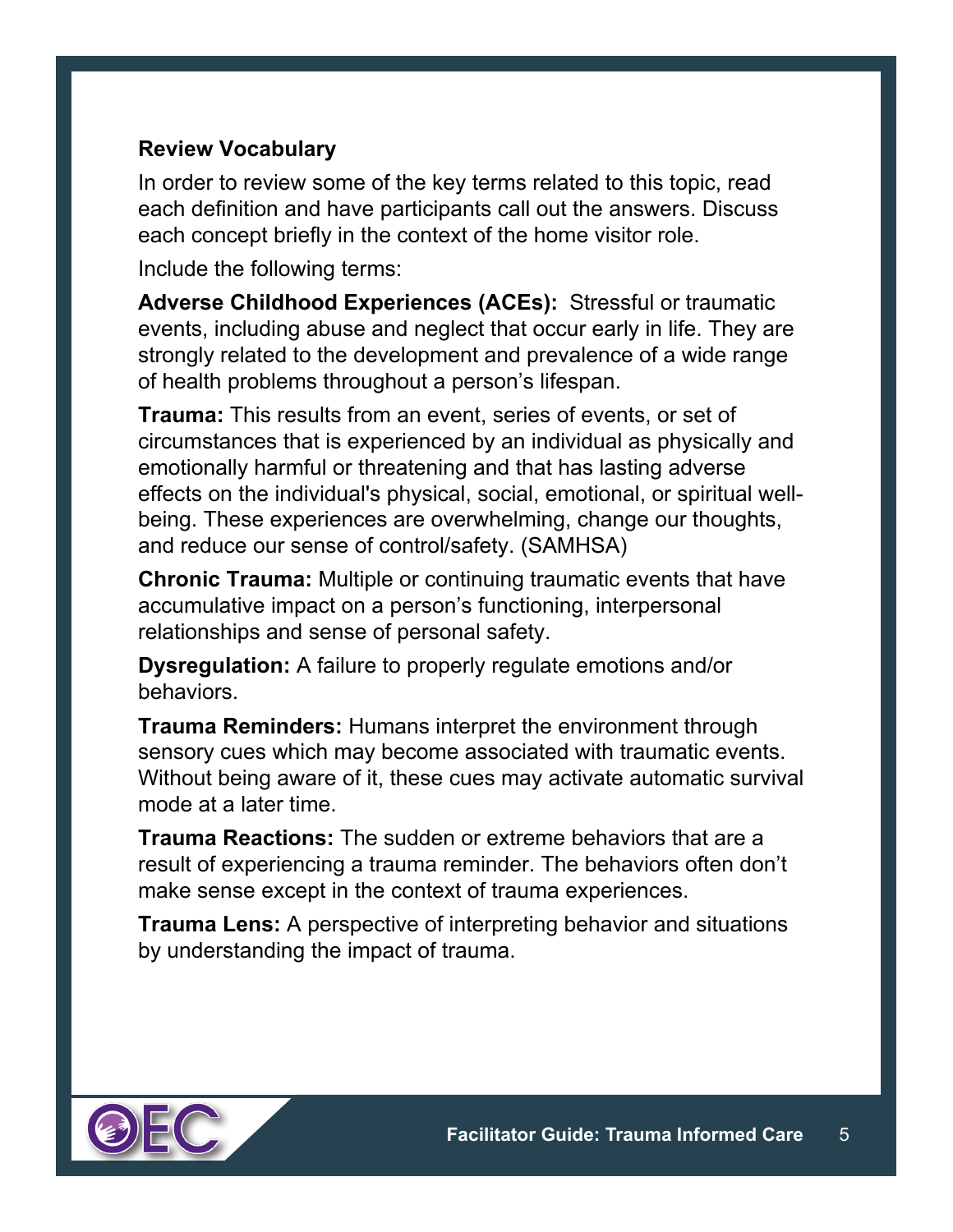#### **Think-Pair-Share**

Prompt each participant to think about the following and then share with a partner:

According to the module, 26% of 4-year-olds in the U.S. have experienced trauma.

*Were you surprised to learn of that number? If so, did you think the prevalence was higher? Lower? What shaped your perception?*

Invite a few teams to share with the group.

# **Whole Group**

Show the image of the iceberg.



Ask participants to describe in their own words why this is a good metaphor for trauma.

Revisit the slide from part 5 – When Children Experience Real Threats vs. False Alarms: • focused on survival



It may also be helpful to show a video on the "Fight Flight Freeze Response" and discuss the implications for their work.

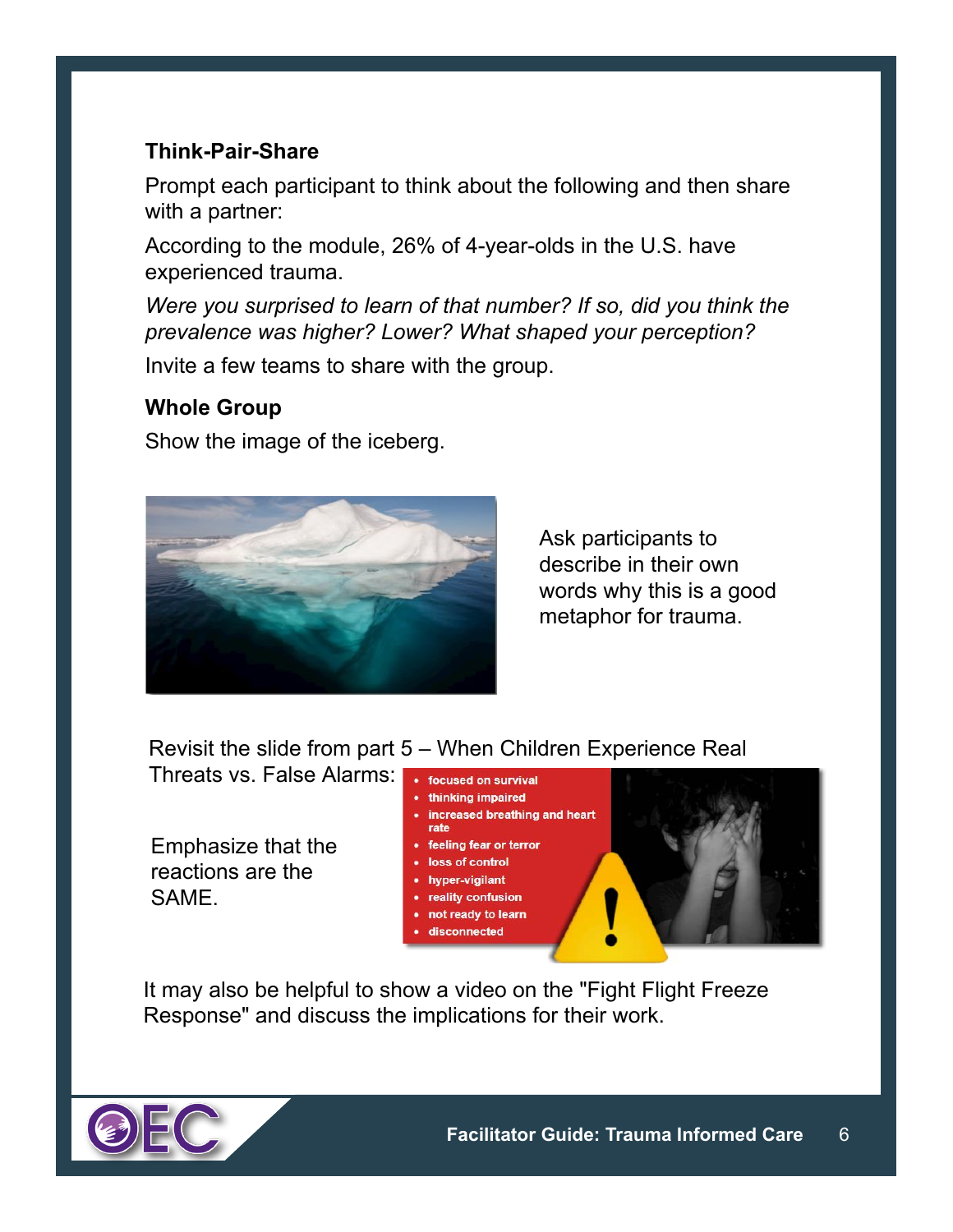Ask:

- *How would it feel to live in a constant state of "danger"?*
- *Could you do your best thinking in that state?*
- *Were you surprised to learn that trauma can change a person's underlying neurological makeup?*

*It is important that this information be shared with families – as part of preventive education about brain development.* 

Have them identify when it would be useful to talk with parents about trauma:

- As a Preventive Measure **with all families**. Share effects of children's good or bad environment/experiences and influences on their development and well-being
- After a known event that may be impacting a particular child.
- After a disclosure by parent that there is a history of trauma (either parent or child). Explore how this knowledge might affect their relationships with families.

# **Small Groups**

Ask home visitors to talk in their small groups about whether or not they think it may be more difficult to engage a father in a conversation about Trauma.

Prompt them to consider:

- 1. *What challenges do fathers face with talking about trauma?*
- 2. *What challenges do you face with talking with them about difficult issues?*
- 3. *What strategy could you use to start the conversation?*

------RELAXATION BREAK-----

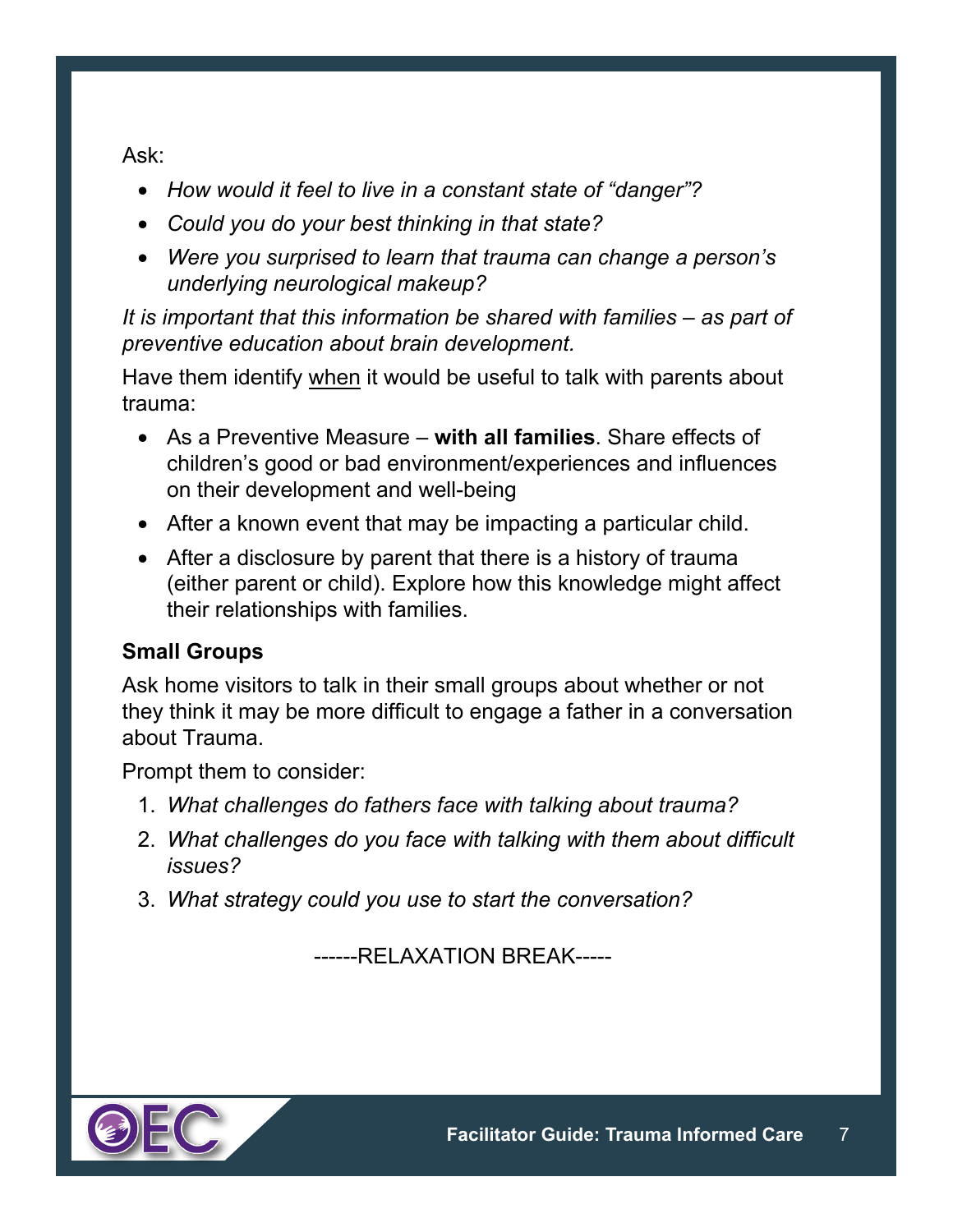#### **Whole Group**

Review SAMHSA's 3 Es:

- **Event**
- Individual **Experience** of it
- **Effects**

Remind that not every bad experience will be traumatic for someone. Two people could experience the same thing – even within the same family and be affected very differently.

Have participants identify some factors that might explain these differences.

# **Walkabout**

#### Trauma Responses

Part 3 in the module lists four examples of possible trauma responses:

- Hyper-Arousal
- Avoidance
- Intrusive thoughts
- Re-experiencing

Write each of these terms on a separate chart paper and provide markers. Post each chart on walls throughout the room. Divide the group into 4 and have each group begin at a different paper. Allow 5 minutes for each discussion then rotate. Have each group add their responses/ideas to the paper as they go. Allow a few minutes for each group to read the final list of responses. Then ask each group to choose one idea to report out on.

#### Prompts to include:

*Think about ways this response might manifest (either by child or adult) during a home visit – how would you recognize (or suspect) this is occurring? Then generate some ideas for how to respond or adjust if this happens.*

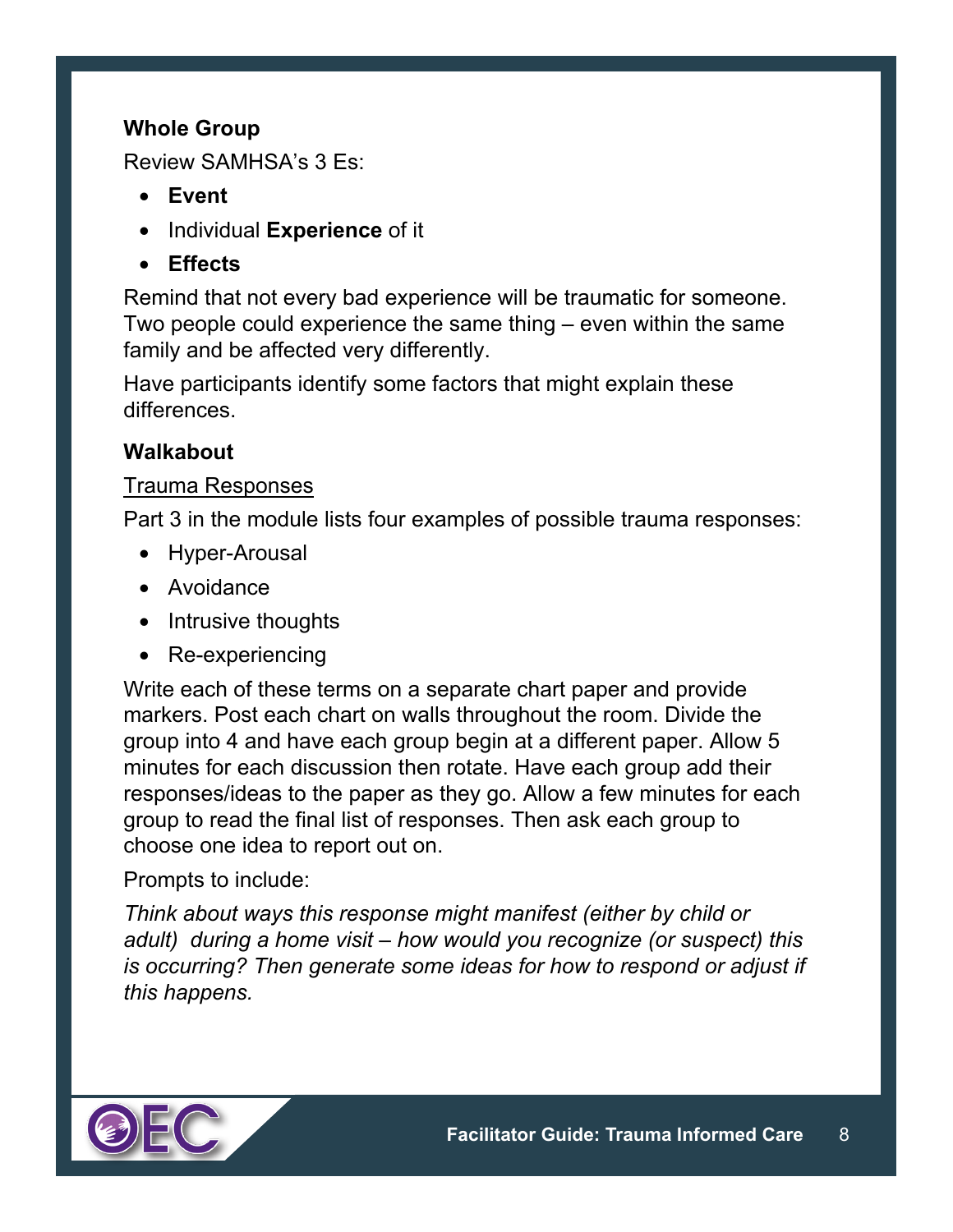# **Whole Group**

Show the Iceberg image again.

Talk with participants about balancing concern with a recognition of families' strengths.

*As you consider the adversity that might lie beneath the surface, also reflect on the hidden strengths and gifts that an individual possesses. By identifying those, we can better focus on and strengthen their resilience.*

## **Small Groups**

At their tables, ask home visitors to discuss their thoughts about resilience.

- *What does this word mean? How do you "know" when someone has it?*
- *Brainstorm a list of "gifts" that your families possess.*

*------RELAXATION BREAK-----*

## **Whole Group**

Ask home visitors:

*Why is it important for the early childhood workforce to be traumainformed?*

The early childhood workforce needs to infuse knowledge about trauma in their day-to-day interactions with children and families – regardless of their role. (This is not just important for MH clinicians to know about.)

#### **Small Groups**

Divide into 3 groups. Provide each group with one of the following topics:

- ❖ Prevention
- ❖ Early identification/intervention
- $\div$  Understanding behaviors (of parents and children)

Ask them to consider the importance of being trauma-informed for the purpose they were assigned. Have them record their ideas and report out to the larger group.

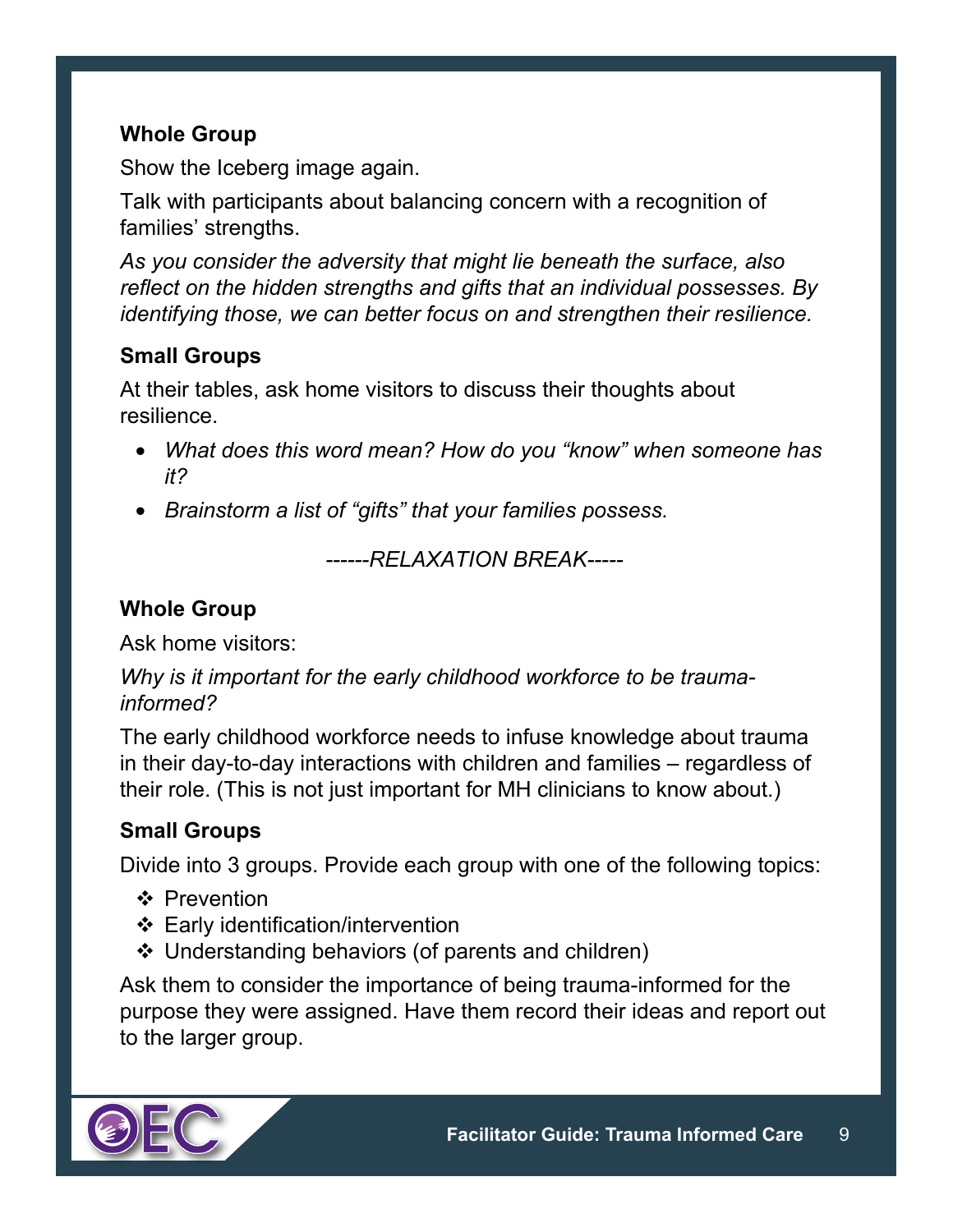#### **Partner conversation**

#### Self Care

Caution home visitors:

*It is well documented that those who work with traumatized families can experience "secondary traumatic stress." This can compromise your ability to function at work, and it can diminish your quality of life. It's critical for you to be aware of how this can affect you so that you can protect your physical and mental health.* 

If they are comfortable to do so, have them share with a partner some strategies they use to manage this stress. Alternatively, they could reflect quietly and journal their thoughts. Provide the option.

# **Practice**

Group participants into small groups of 4.

Pass out copies of "Shayna's Story Activity" (last pages of this guide).

- $\div$  Have participants recall some key aspects of this family's behaviors – you might prompt them with: *If someone were to describe what's wrong with Shayna and her children, what might they say? Develop a list.*
- Then ask them to reconsider her family using a "Trauma-Informed Lens." (A prop or visual might be useful – pair of glasses or magnifying glass – to represent the lens shift.)
- $\div$  Help them to reframe those statements by considering from a trauma-informed perspective: *What happened to Shayna?*

Optional Activities:

- 1. Provide each group with the "Trauma-Informed Action Plan" from the module and have them use to guide a discussion about Shayna's family and plan for support. -OR-
- 2. Provide each home visitor a copy of "Supporting a Child who has Experienced Trauma" from the module. Ask them to identify the ways they might help Shayna utilize each of the strategies to support her children.

After providing ample time for this activity, debrief with each group and invite them to share their insights.

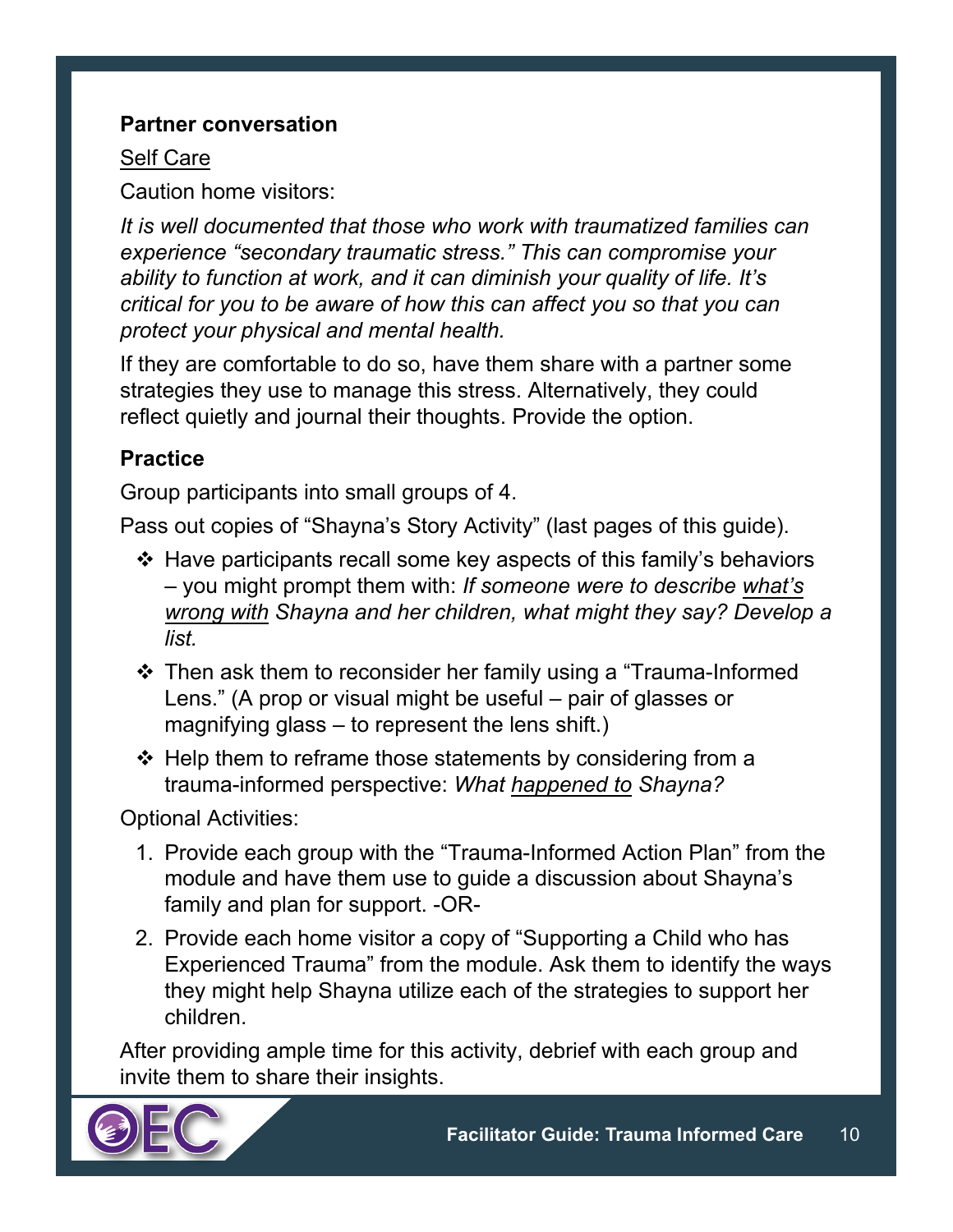#### ------RELAXATION BREAK-----

# **Small Groups**

#### Sharing what worked

Invite home visitors to share ways they either have or might use the relaxation techniques from the module to help families. What other self-soothing strategies do they know of?

#### **Action Plan**

Provide a few minutes and ask each participant to:

*Develop an Action Plan which includes 3 things you will try in the next week related to our work here today.*

*Reflect: Where are you on your journey to becoming "trauma informed" and what more do you need for your own professional learning in this area?*

#### **Closing**

Show the video from Part 7 of the module with slide titled "Why is Self-Care Important?"

Acknowledge the challenges of this work and commend home visitors for all they do to support families. Remind them of the importance of getting their own needs met as well. This is especially crucial when chronic stress is a factor.

If positive relationships have developed within the group, you might recommend that they share contact info with someone in the room with whom they can provide mutual support in addressing self-care.

Also remind them that there are additional resources in the module that they can refer to.

*This document was created for the Connecticut Office of Early Childhood by the Center for Early Childhood Education at Eastern Connecticut State University with contributions from Doug Edwards. The document is meant to support facilitated discussion groups for home visitors who have completed the online learning module.*

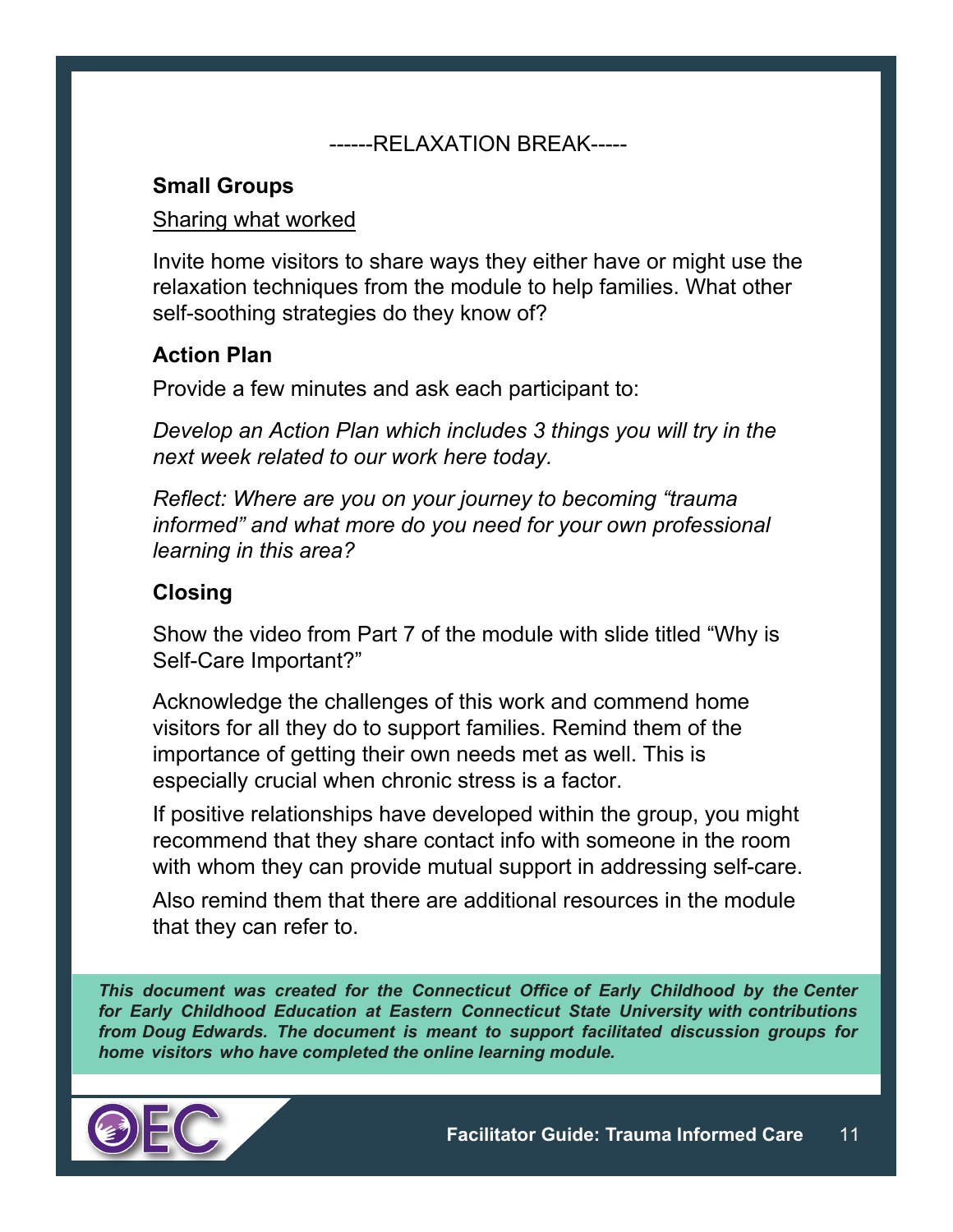# **Shayna's Story**

 is feeling more overwhelmed taking care of both kids on her own. While her mother and sister apartment gets loud, if Amy is loud while she is playing, or if they are around other children. Shayna was referred to our agency for home visitor services when her son Jacob was born 10 months ago. She also has a 4 year old daughter, Amy. Stressors on the family are that Shayna are supportive, they do not live close by. Jacob has recently had difficulty sleeping, is difficult to soothe, and is not meeting developmental milestones. He cries if the noise level in the Shayna is frustrated because she needs Jacob to be cooperative and this is increasing her stress level. She doesn't understand why he is doing this, so she feels helpless to make it better for him.

Amy recently started having trouble sleeping and wants to sleep with Shayna. She seems more insecure and clingy and has difficulty separating from her mother. They recently went to a town kid's fair with family friends. Amy had a tantrum when her mother went to buy ride tickets and left her with the friends. Both children attend the Young Children Center three days a week. They have attended the center since Jacob was 6 months old.

 ago. Prior to his moving out, there had been increasing arguments, which led to him pushing There is financial strain on the family since Shayna's boyfriend moved out of state 2 months Shayna while the children were present and then his leaving the family. Shayna is worried that she can no longer afford the apartment they live in. She is worried that she will not be able to keep the kids at the Young Children's Center. This will also mean that she will have to stop attending the classes she has been taking to become a hair stylist. They may even have to move back in with her mother or sister in another town.

 defensive often and doesn't know why. These episodes are sometimes followed by feeling very sad and crying. Shayna grew up living with her mother and sometimes with her father. Her parents separated because of many, escalating domestic violence incidents that also included her father being physically abusive to both Shayna and her sister. Shayna was sent to live with her father when her mother could not deal with the arguing and fighting between Shayna and her sister. Shayna was good at hiding what was going on at home, did have some difficulty sleeping, and didn't have close relationships with peers. She was a very good student and graduated from high school. Shayna is jumpy when she is out in the community. When she is returning to her hometown, she always gets a knot in her stomach. Shayna still becomes very anxious if she hears loud voices outside the apartment- her whole body tenses and she lies down in bed. She also has difficulty focusing and taking care of the kids when this happens. This has become more difficult as Jacob is sensitive to loud noises as well. Shayna gets very angry and

The Child Health and Development Institute of Connecticut created this document for the Connecticut Office of Early Childhood. It is part of a module on Trauma-Informed Care for home visitors.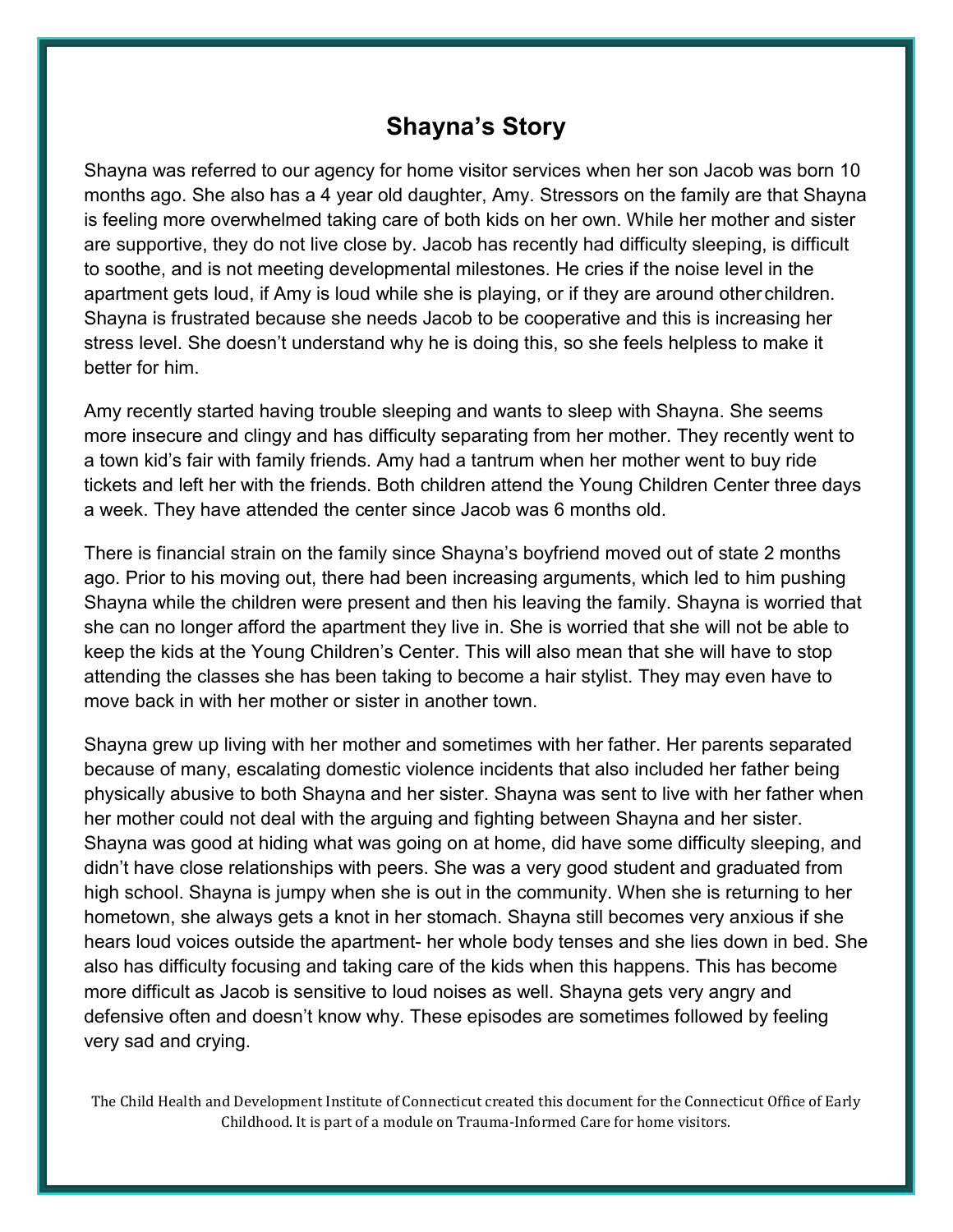# **Shayna's Story Activity Notes**

#### **Some events in Shayna's childhood that may have been traumatic for her:**

- Shayna was witness to domestic violence at home.
- She was also physically abused by her father.

#### **Some possible trauma reminders for Shayna:**

- loud noises
- returning to her home town
- situations when she feels that she is not in control
- relationship with boyfriend
- Jacob's crying

#### **The following information might be useful to share with Shayna about trauma:**

- Alarm System explanation help her realize what happens when she experiences trauma reminders.
- She didn't know how her trauma history affected her and how it still impacts her. There is no blame for her not understanding.
- Let Shayna know that there is help and that she can learn to cope with her feelings.

#### **Shayna's reactions to her trauma reminders:**

- She feels helpless.
- Her body tenses.
- Sometimes she just goes to bed.
- She feels a knot in her stomach when returning to her home town.
- She feels angry or sad without knowing why.
- She doesn't know what to do with the kids.